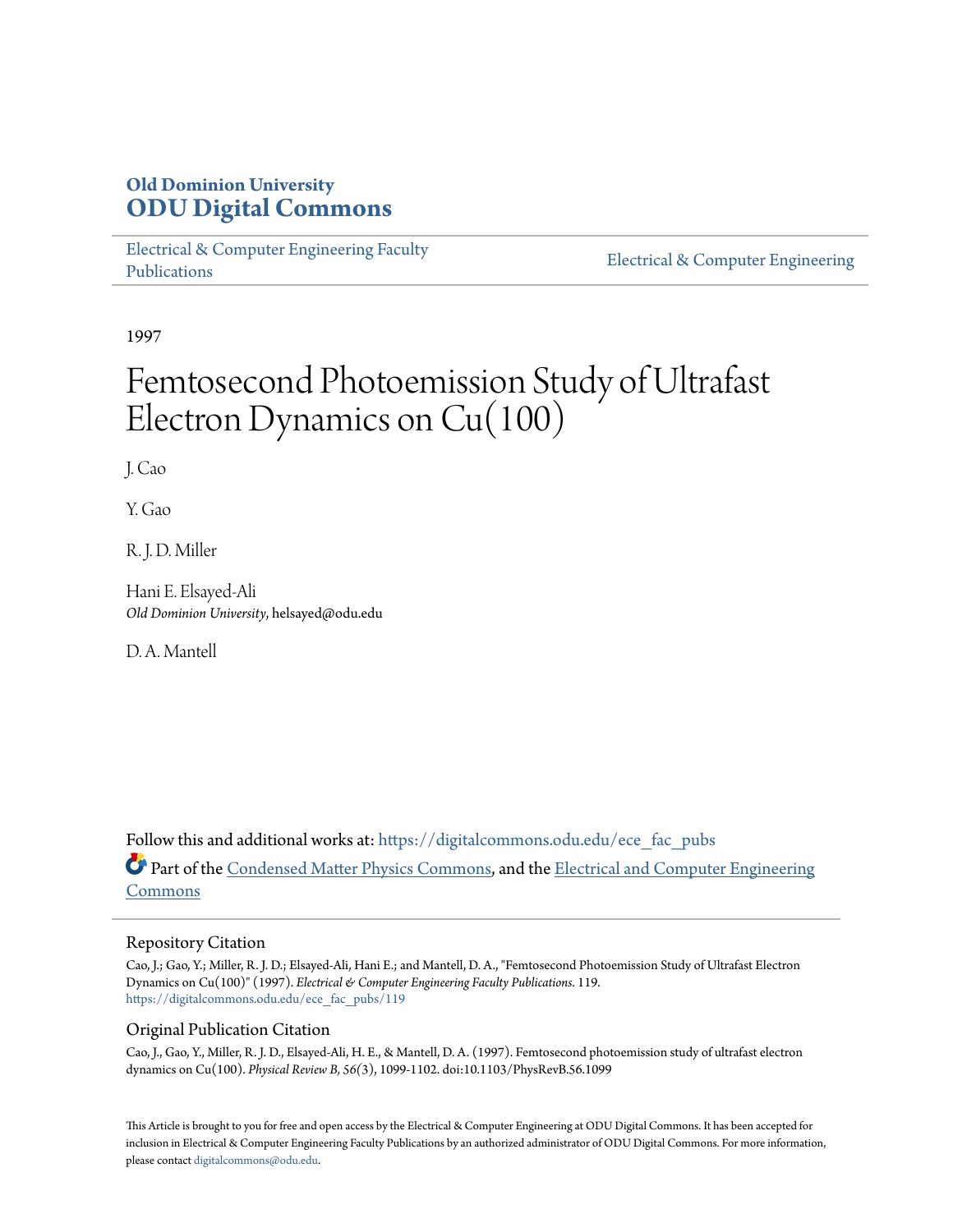### **Femtosecond photoemission study of ultrafast electron dynamics on Cu(100)**

J. Cao\* and Y. Gao

*Center for Photoinduced Charge Transfer and Department of Physics and Astronomy, University of Rochester, Rochester, New York 14627*

R. J. D. Miller

*Departments of Chemistry and Physics, University of Toronto, Toronto, Canada M5S 3H6*

H. E. Elsayed-Ali

*Department of Electrical and Computer Engineering, Old Dominion University, Norfolk, Virginia 23529*

#### D. A. Mantell

*Webster Research Center, Xerox Corporation, Webster, New York 14580* (Received 6 February 1997)

The energy dependence of the relaxation of photoexcited electrons in copper was measured using femtosecond time-resolved photoemission spectroscopy to within 0.3 eV above the Fermi level. By performing lifetime measurements under different surface conditions, several surface dynamical processes were investigated. In particular, an anomalous long lifetime feature, which cannot be explained with Fermi-liquid theory, was observed in the lifetime-energy curve. This feature was found originating from the photoexcitation of the strongly localized Cu 3*d* electrons. [S0163-1829(97)01227-7]

The transient behavior of excited electrons at or near metal surfaces is fundamental to many important surface processes, such as chemical reactions, transport, and surface phase transitions. The advent of ultrafast laser makes it possible to time-resolve these dynamical processes, and the measurement techniques based on ultrashort laser pulses become now the most powerful tools in elucidating such ultrafast dynamics. In contrast to optical measurements of transmission and reflection that rely on the dynamic changes in macroscopic optical constants, time-resolved two-photon photoemission (TR-TPPE) provides a direct measurement of the temporal evolution of the photoexcited electron distribution. The lifetimes of the  $n=1$  and  $n=2$  image states for Ag(100) has been determined by TR-TPPE to be  $25\pm10$  and  $180 \pm 20$  fs.<sup>1,2</sup> Time-resolved photoemission measurements have shown that the thermalization of the hot electrons to a Fermi distribution occurs on a time scale comparable to the electron-phonon relaxation time  $({\sim}1 \text{ ps})$ .<sup>3</sup> Several recent studies of the energy dependence of photoexcited electron relaxation in metals were reported. $4\neg$  However, there still exist some discrepancies in the results.

Here, we report femtosecond time-resolved photoemission studies of electron dynamics in  $Cu(100)$ . Alkali metals  $(Cs$  and  $K)$  were used to lower the surface work function, which enables us to probe low excitation states, less than 0.3 eV above  $E_F$ , with photon energies smaller than the intrinsic surface work function. It is found that the relaxation of the lower excited states (less than 1 eV above Fermi level) is not a simple exponential decay but includes the effects due to the repopulation from the relaxation of the higher excited states. A fitting routine incorporating this cascade process was used to extract the lifetimes of these states. The results show that the measured energy dependent relaxation cannot be fitted well by the Fermi-liquid theory (FLT). In particular, an anomalous long lifetime feature that is associated with the creation of Cu 3*d* holes was observed, and we interpreted as a transient exciton resonant state formed by strongly localized *d* holes and excited electrons.

The laser system used in the experiment is a self-modelocked Ti:sapphire laser pumped by a cw  $Ar^+$  laser. It produces 40 fs pulses with a pulse energy of 10 nJ at a repetition rate of 82 MHz. The laser wavelength can be tuned from 730  $(1.70 \text{ eV})$  to 850 nm  $(1.46 \text{ eV})$ . Both the fundamental and frequency-doubled beams, which are obtained with a 250-  $\mu$ m-thick beta barium borate doubling crystal, are used in lifetime measurements employing the one color pump/probe protocols. In both cases, the laser pulse is first split by a nonpolarizing equal-intensity beam splitter. After one beam is sent through a variable delay line, the two beams are focused and realigned to have both spatial and temporal overlap on the sample surface. The spot size on the surface is estimated to be about 150  $\mu$ m and the polarization of the pump and probe beams can be adjusted independently by using half wave plates. The photoelectrons were detected by an angle-integrated hemispherical energy analyzer with resolution of 0.1 eV at 10 eV transmission energy.  $A - 10-V$ bias was applied between the sample and energy analyzer to reduce the effects of stray fields, and a normal emission geometry was used.

The laser pulse energy was kept very low, at about 0.5 nJ/pulse, and on the average less than one electron per pulse was photoemitted. This low-pulse-energy and highreparation-rate measurement provides high sensitivity and a more reliable detection by eliminating the ambiguities that might arise in a highly excited electron distribution, thermionic emission, or space-charge effects. The time resolution is laser-pulse-width limited, and a 50 fs pulse width and 10 fs time resolution were achieved with a pair of external prisms

0163-1829/97/56(3)/1099(4)/\$10.00 56 1099 © 1997 The American Physical Society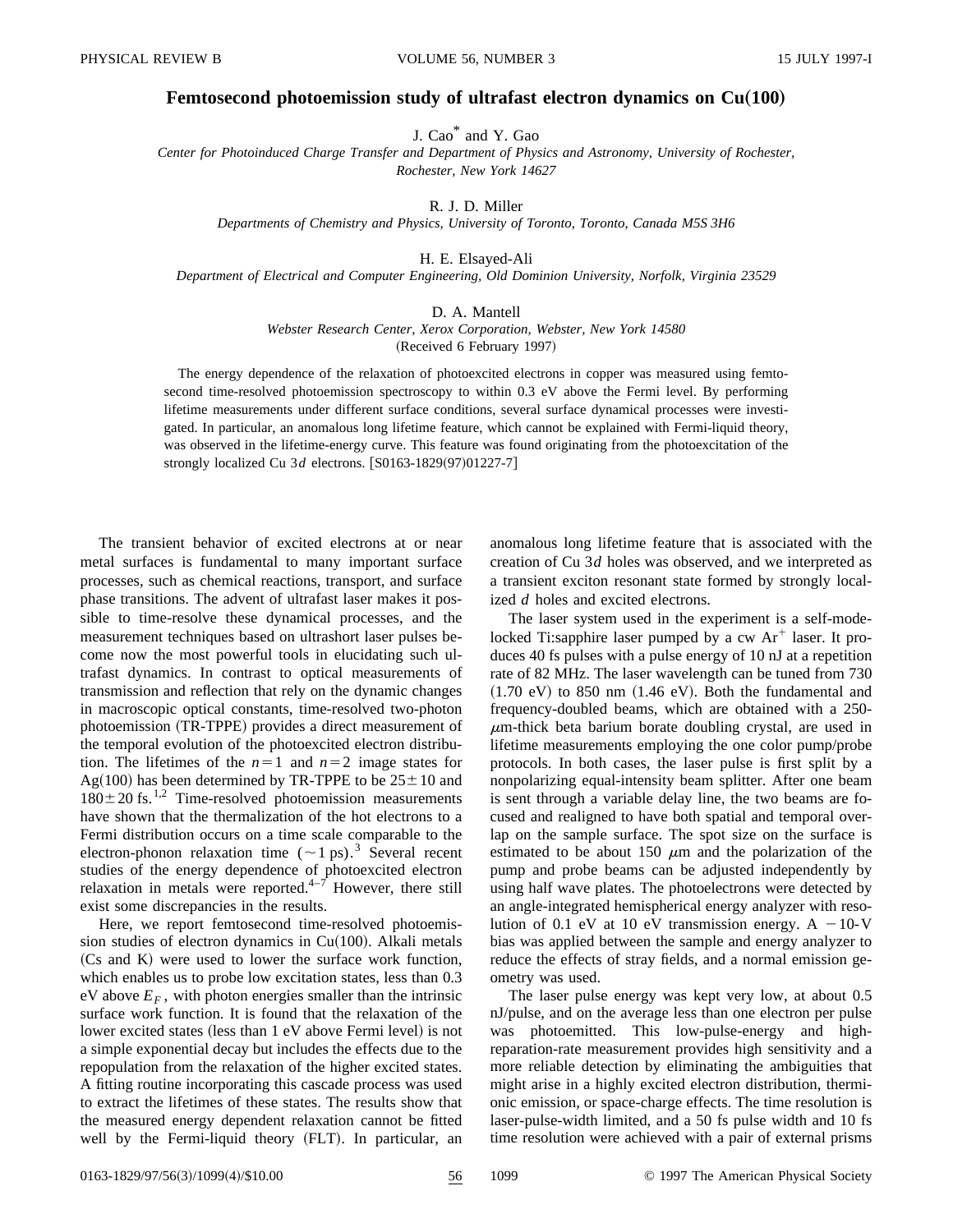

FIG. 1. (a) Two-photon photoemission spectrum of  $Cs/Cu(100)$  taken with a photon energy of  $3.38$  eV. (b) Pump-probe scans taken at three different energies at 3.3, 0.8, and 0.3 eV above the Fermi level. Open circles are data taken with cross-polarized beams. Solid lines are obtained from model fit to the experimental data. The error is calculated with  $\sigma = (\sigma_1^2 + \sigma_2^2)^{0.5}$ , where  $\sigma_1$  is the one standard deviation generated in the fitting and  $\sigma_2$  is the estimated experimental error.

to compensate for the pulse broadening resulting from the positive group velocity dispersion<sup>8</sup> after the beam propagating through the subsequent optical elements after the doubling crystal.

The Cu(100) surface was cleaned by cycles of  $Ar^+$  sputtering at 1 keV and subsequent annealing at 850 K inside an ultrahigh vacuum chamber with a base pressure of 5  $\times 10^{-11}$  torr. After each treatment, the surface quality was checked with both  $x$ -ray photoelectron spectroscopy  $(XPS)$ and reflection high-energy electron diffraction until an atomically clean and well-ordered surface was obtained. Then the surface was dosed with alkali metals  $(Cs$  or K) to reduce the sample work function. The final alkali-metal coverage is estimated to be less than 0.1 ML by measuring the work-function change<sup>9,10</sup> and the XPS peak intensity calculation.<sup>11</sup> After the alkali-metal deposition, the lowest excited state that can be probed with frequency-doubled pulses is usually within 0.3 eV above the Fermi level.

A two-photon photoemission spectrum from a Cs covered  $Cu(100)$  surface obtained with 3.38 eV photons is shown in Fig.  $1(a)$ . The flat part in the high-energy side is the twophoton photoemission from Cu 4*s* electrons, and the peak is from Cu 3*d* electrons with its rising edge at about 2.0 eV below  $E_F$ . Lifetime measurements are carried out by conducting pump-probe measurements at each fixed kinetic energy  $(E_K)$  throughout the two-photon photoemission spectrum. The corresponding energies of the intermediate states  $(E<sub>i</sub>)$  are then determined by assigning the Fermi edge in the two-photon photoemission spectrum  $(E_{KMAX})$  as the highest excited intermediate state, with one-photon energy above the  $E_F$ , i.e.,  $E_i = E_K - E_{KMAX} + E_F + h\nu$ . In Fig. 1(b) we present three pump-probe scans taken at the highest energy accessible, an intermediate energy, and at the lowest energy accessible  $(3.3 \text{ eV}, 0.8 \text{ eV}, \text{ and } 0.3 \text{ eV} \text{ above } E_F$ , respectively). Each curve was obtained with the polarizations of the pump and the probe beams perpendicular to each other in order to eliminate the coherence peak.<sup>12</sup>

In our experiments, the hot-electron density generated by

the absorption of a laser pulse (with 50 fs pulse width,  $0.5$ nJ/pulse energy, 150  $\mu$ m spot size, and skin depth 17 nm for a 3.3 eV photon) is estimated to be  $\sim 10^{18}$  electrons/cm<sup>3</sup>, which is much smaller than that of the conduction-band electrons in copper  $(8.47 \times 10^{22} \text{ electrons/cm}^3)$ .<sup>13</sup> Under this low-excitation condition, the excited electrons relax mainly through scattering with cold conduction-band electrons. Theoretical calculation of this energy-dependent relaxation process is provided by Landau's  $FLT$ ,  $^{13-14}$  and the lifetimes  $\tau_{e-e}$  are given by  $\tau_{e-e} = a(E_i - E_F)^{-2}$  (in femtoseconds), where the energy is in electron volts, and *a* is a function of  $E_F$  and the density of conduction-band electrons. The calculated value of *a* by using the jellium model and the Lindhard dielectric function is given by Quinn<sup>15</sup> as 24.01 fs  $eV^2$  for copper. On the average, electrons will lose half of their energies after each scattering through exciting electrons from below  $E_F$  into the unoccupied states above it. Consequently, secondary electrons generated from these scattering processes will populate states with energies  $E-E<sub>F</sub>$ *kv*. The time evolution of the electron distribution is, therefore, not only determined by the decay of the initial photoexcited electron population but also by the repopulation process from the secondary electrons.

The dynamics of these excited states can be adequately modeled with a simple kinetic process with a one rate constant describing the population flowing into a state and another one out of it, in the scheme  $A \rightarrow B \rightarrow C$ , where state *B* is being monitored. The population of state *B* with energy  $E_i$  is<sup>16</sup>

$$
B = \int_{E_i}^{h\nu} \frac{A_0(E)\,\tau_2}{[\,\tau_1(E) - \tau_2](E - E_F)} \left[ \exp\left(-\frac{t}{\tau_1(E)}\right) - \exp\left(-\frac{t}{\tau_2}\right) \right] dE + B_0 \exp\left(-\frac{t}{\tau_2}\right),\tag{1}
$$

where  $A_0$  and  $B_0$  are the initial populations of state  $A$  and *B*,  $\tau_1$  and  $\tau_2$  refer to the time constants of electron relaxation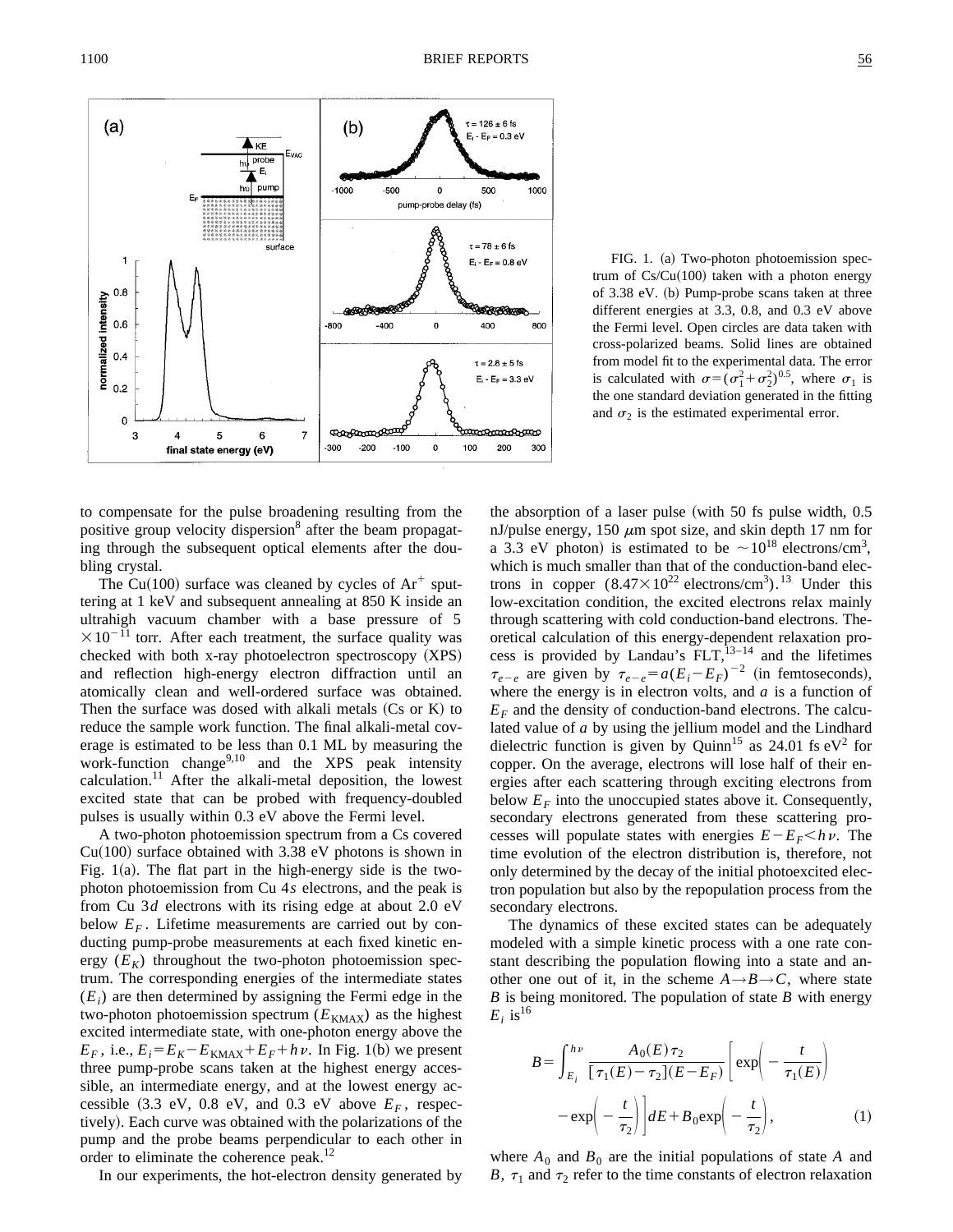

FIG. 2. Comparison of lifetime measurements of copper under different surface conditions and with different photon energies. The error bars are one standard deviation. (a) Filled circles and open squares represent lifetime measurement data taken from cesiated  $Cu(100)$  and K covered 3000 Å polycrystal copper film, respectively.  $(b)$  Filled circles are data taken with 3.38 eV photon energy causing the excitation of Cu 3*d* electrons. The open circles are results obtained with 1.63 eV photon energy, without the excitation of Cu 3*d* electrons. The solid line is the Fermi-liquid theory prediction.

into and out of the intermediate state  $B$ , and  $h\nu$  is the maximum energy of the distribution populated by the excitation pulse. Since the variation of the density of states from onephoton to two-photon energy above  $E_F$  is small in copper, the initial population distribution  $A_0(E)$  is approximated by the energy spectrum taken at time zero. The lifetime of state *B*,  $\tau_2$ , is optimized in a nonlinear least-squares fit of data to Eq.  $(1)$ . In the fitting, Eq.  $(1)$  is also convoluted with the Gaussian autocorrelation function to take account for the finite laser-pulse width. To determine the lifetimes for a set of data, the optimization proceeds from the highest to the lowest energy, since the distribution  $\tau_1(E)$  (which is fitted by a polynomial) that describes the population flowing into lower energy levels needs to be constructed from the higher energy levels. The assumptions of this analysis is that a higher energy state *E* relaxes to any lower state weighted by the initial population distribution and repopulates all the states below it with the same probability through the weighting factor  $1/(E-E_F)$ . The fitting results for the three pump-probe curves taken with cross-polarized laser beams are shown in Fig.  $1(b)$ . It is seen that this model gives satisfactory fitting results.

The results of excited electron lifetimes as a function of their energies above the Fermi level for  $Cu(100)$  is summarized in Fig. 2. The FLT prediction is also plotted in Fig.  $2(b)$ for comparison. As one can see, the low-excited electrons very close to the Fermi level possess much longer lifetimes than those electrons high above the Fermi level. For higher photon energies  $(h\nu=3.29$  and 3.38 eV), the excited electron lifetimes in most of the energy range being measured are longer than the FLT prediction, while the agreement to FLT gets better for the lower photon energy  $(h\nu=1.63 \text{ eV})$ . In contrast to the FLT prediction, the extrapolation of the  $\tau$  $-E_i$  curve does not go to infinity when  $E_i$  approaches the Fermi level as predicted by the FLT. More interestingly, there exists an anomalous feature with a much longer lifetime at about  $1.6$  eV above the Fermi level  $(3.6 \text{ eV})$  above the top of  $3d$  band).

We have examined in several ways the origin of the anomalous feature on the electron lifetime-energy dependence curve. The possibilities of intrinsic surface states, surface defect states, and alkali-metal adsorbate states were investigated by comparing the lifetime measurement results from Cs and K covered  $Cu(100)$  and polycrystalline film surfaces, and the results are shown in the Fig.  $2(a)$ . These surface states tend to be strongly localized on the first few atomic layers and have very different electronic properties from those of the bulk. Therefore, one would expect that they will exhibit different relaxation behavior compared with bulk states. Inverse photoemission spectroscopy studies by Dudde and  $Reih<sup>17</sup>$  show that adsorption induced surface states by alkali metals, such as K and Cs, are very different. These adsorbate states were observed at 0.6 and 1.1 eV above  $E_F$  for K and Cs, respectively. Because our lifetime measurements of  $Cs/Cu(100)$  and K/Cu show no difference within our experimental errors, the possibilities of alkalimetal adsorbate states for the observed feature can be excluded. This result also demonstrates that the effect of putting alkali metals on the copper surface is simply to lower its work function without interfering with the lifetime measurement. We also eliminated the possibilities of the intrinsic copper surface states and the surface defect states by comparing the lifetime measurements from the surfaces of single crystal  $Cu(100)$  and polycrystalline thin films.

Image potential states are formed by an attractive force experienced by a charge outside of a polarizable surface due to the surface charge redistribution that the charged particle induces. Image state lifetimes have been measured on several metal surfaces with TR-TPPE and found to be in the ten to hundred femtosecond range.<sup>1,2</sup> The characteristic of image states are that their energy positions are pinned with respect to the vacuum level. Since the position of the anomalous feature is only determined by the photon energy in our experiment, it cannot be attributed to the image state.

The copper  $3d$  electrons are strongly localized<sup>13</sup> and the top of the *d* band is at about 2.0 eV below the Fermi level. 3*d* electrons in copper exhibit very strong non-free-electronlike behavior. Therefore the FLT calculation based on the jellium model (free electron) will not be adequate in describing the relaxation processes when 3*d* electrons are excited. In order to test the hypothesis that the anomalous feature is from the excitation of copper 3*d* electrons, we performed the lifetime measurements on a  $Cs/Cu(100)$  surface by using the fundamental infrared pulses of the Ti:sapphire laser. Unlike the pump-probe scans taken with doubled laser pulses, the Cu 3*d* electron are held unperturbed due to the smaller photon energy, which is 1.63 eV in this case. The results are shown in Fig.  $2(b)$ . The absence of the anomalous feature